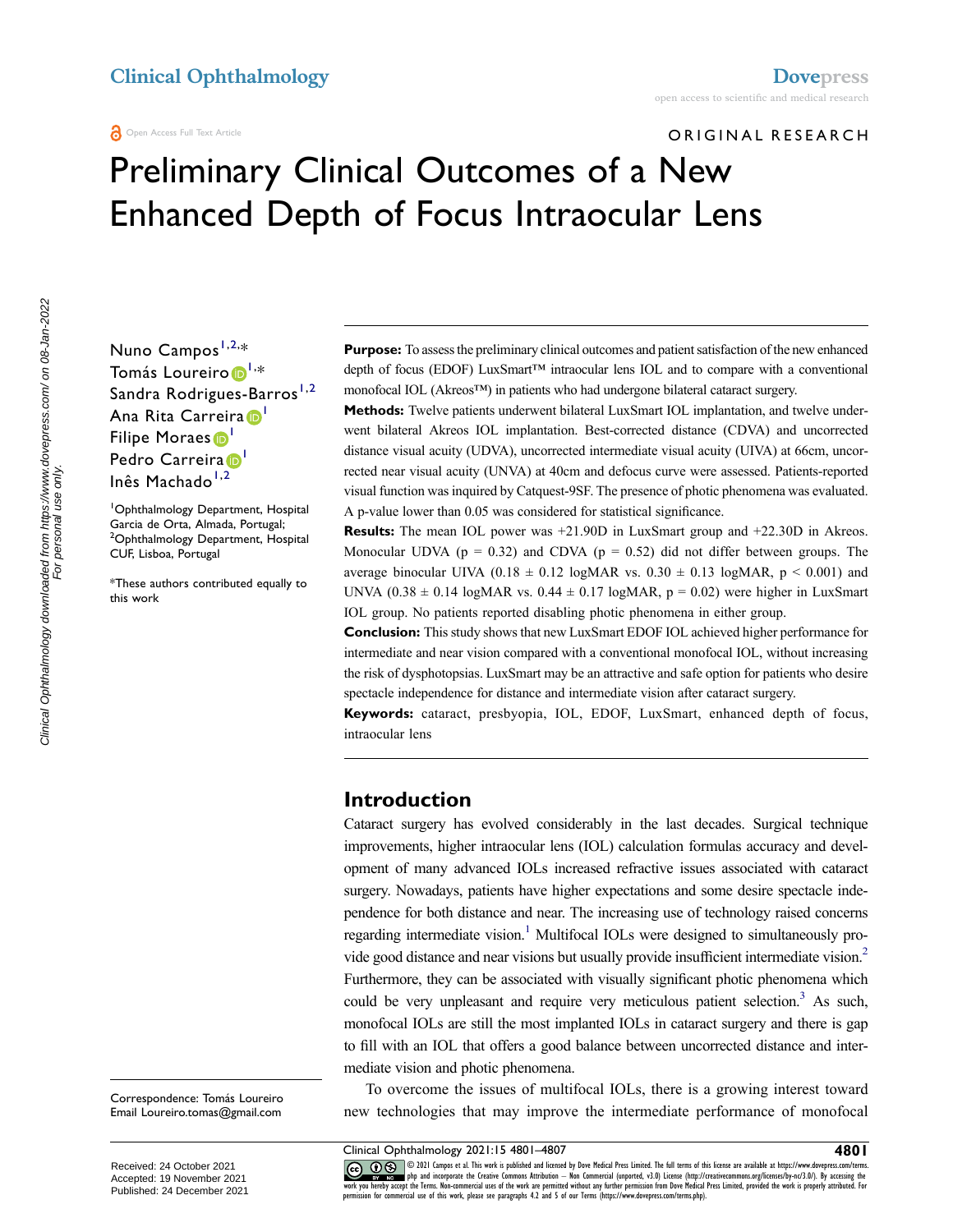IOLs. LuxSmart™ IOL (Bausch & Lomb GmbH, Berlin, Germany) is a newer-generation 6.0mm single piece, acrylic hydrophobic and aspheric IOL. Its design creates a small central zone which combines 4th and 6th orders of spherical aberration of opposite signs to increase the subjective depth of focus and further improve intermediate vision while maintaining good performance at distance.

This study aims to present a case series to evaluate the preliminary visual outcomes and vision-related quality of life of the new enhanced depth of focus (EDOF) IOL - LuxSmart - and to compare with a conventional monofocal IOL - Akreos™ - in patients who had undergone bilateral cataract surgery.

# **Methods**

This was a consecutive case series single-center study that included patients aged between 65 and 80 years who had undergone bilateral consecutive cataract surgery in the period comprised between April and May of 2021 in Ophthalmology Department of Hospital Garcia de Orta (Almada, Portugal). Patients were randomly selected to receive either an EDOF IOL, LuxSmart (Bausch & Lomb GmbH, Berlin, Germany) or a conventional monofocal IOL, Akreos (Bausch & Lomb GmbH, Berlin, Germany). Inclusion criteria were clinical indication for cataract surgery, corneal regular astigmatism no more than 0.75 diopters (D), photopic pupil diameter higher than 2mm and axial length between 22.5 and 24.99mm. Exclusion criteria included diabetes mellitus, previous ophthalmological surgery, corneal pathology, and retinal and optic nerve diseases. The study was conducted by the principles of the Declaration of Helsinki and all participants were informed about the purpose. Signed consent was obtained from all patients and approval was obtained from the institutional Research Committee of Hospital Garcia de Orta (Almada, Portugal).

Preoperative evaluation included anterior segment biomicroscopy, *Goldmann* applanation tonometry and indirect fundoscopy. Specular microscopy was performed with Topcon Specular Microscope SP-1P (Tokyo, Japan). Biometry was performed using IOL Master 700 (Carl Zeiss, Oberkochen, Germany) and IOL power was calculated targeting emmetropia using the Barrett Universal II Formula and the A-constant was 118.6. Cataract surgeries were performed by four surgeons via a 2.4mm clear corneal incision. For astigmatism management, this incision was performed in the steepest meridian (measured by Scheimpflug tomography) in eyes having a corneal astigmatism greater than 0.50 D. A 5.5mm capsulorhexis was performed, the cataract was removed using phacoemulsification technique and the IOL was implanted in the capsular bag. Patients were medicated with a tapered dose of topical steroids and with topical non-steroid anti-inflammatory for one month and topical antibiotic for two weeks.

Patients were evaluated at postoperative day one, week one, month one and three months after the second eye surgery where an exhaustive evaluation was performed. The last evaluation was performed by the same surgeon in every patient. The primary outcomes measured were monocular and binocular distance (at 6m), intermediate (at 66cm) and near (at 40cm) visual acuity (presented in Snellen scale and logMAR). The manifest refraction, monocular and binocular corrected (CDVA) and uncorrected (UDVA) visual acuity, uncorrected intermediate visual acuity (UIVA) and uncorrected near visual acuity (UNVA) were tested. Monocular distance-corrected defocus curve was also assessed from −3.50D to +1.50D in 0.5D increments under photopic lighting conditions.

Catquest-9SF questionnaire was given to the patients to evaluate patients-reported unaided visual function as related to day-to-day task. The presence of photic phenomena (halo, glare and starburst) was also assessed by showing standard photographs to the patients. Emphasis to nocturne driving was given.

Statistical analysis was made by  $SPSS^{TM}$  software version 23.0. Qualitative variables are presented as number and percentage. Data were confirmed to be normally distributed by Shapiro–Wilk test. Two tailed Student's T tests were applied to compare means by groups. The percentages of each answer on the Catquest-9SF questionnaire were calculated and compared between groups. Statistical significance was defined as <0.05.

#### **Results**

This study comprised a total of 48 eyes of 24 patients. Twelve patients (50% males and 50% females) were included in each IOL group. The mean age did not differ between groups (68  $\pm$  6.7, range 64–76 vs. 71  $\pm$  5.4, range 67–79 p=0.42). Demographic and biometric data are presented in [Table 1.](#page-2-0) The mean preoperative spherical equivalent did not differ between groups (p=0.52). No patients were omitted, and no one was lost to follow-up.

The clinical outcomes at three months after surgery and respective comparisons between groups are presented in [Table 2.](#page-2-1) The mean LuxSmart power was +21.90D and +22.30D in Akreos (p=0.33). The final spherical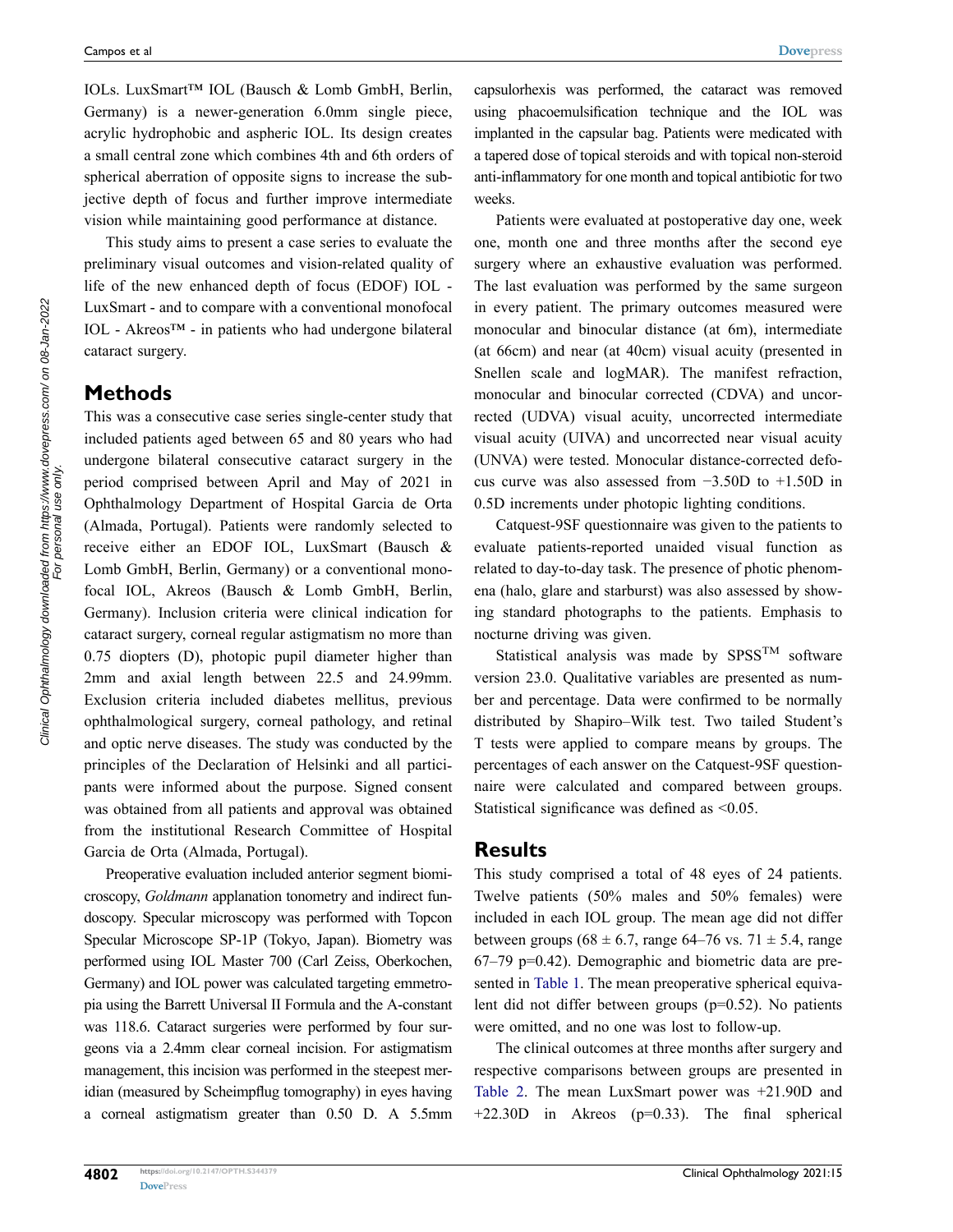#### <span id="page-2-0"></span>**Table 1** Demographic and Biometric Data

|                            | <b>LuxSmart</b> | <b>Akreos</b>  | p-value |
|----------------------------|-----------------|----------------|---------|
| Number of Patient/Eyes (n) | 12/24           | 12/24          |         |
| Female (%)                 | 50%             | 50%            |         |
| Age $(y)$ $\pm$ SD         | $68 \pm 6.7$    | $71 \pm 5.4$   | 0.42    |
| Axial length (mm) ± SD     | $23.3 \pm 0.7$  | $22.8 \pm 0.8$ | 0.31    |
| $KI$ (D) $\pm$ SD          | $43.6 \pm 1.1$  | 44.1 $\pm$ 0.9 | 0.42    |
| $K2(D) \pm SD$             | $44.3 \pm 1.3$  | $44.5 \pm 1.2$ | 0.52    |
| IOL power $(D)$ $\pm$ SD   | $21.9 \pm 1.3$  | $22.3 \pm 1.1$ | 0.33    |

**Abbreviations**: SD, Standard deviation; K1, Flat corneal meridian; K2, Steep corneal meridian; D, Diopters; IOL, Intraocular lens.

#### <span id="page-2-1"></span>**Table 2** Clinical Outcomes

| <b>Clinical Outcomes (3 Months)</b> |             | LuxSmart                   | <b>Akreos</b>              | p-value |
|-------------------------------------|-------------|----------------------------|----------------------------|---------|
| <b>Binocular</b>                    | <b>CDVA</b> | $20/20$ (-0.08 $\pm$ 0.04) | $20/20$ (-0.02 $\pm$ 0.07) | 0.52    |
|                                     | <b>UDVA</b> | $20/20$ (0.02 $\pm$ 0.11)  | $20/20$ (0.01 $\pm$ 0.10)  | 0.71    |
| Snellen (logMAR)                    | <b>UIVA</b> | $20/32$ (0.18 ± 0.12)      | $20/40$ (0.30 $\pm$ 0.13)  | < 0.001 |
|                                     | <b>UNVA</b> | $20/32$ (0.38 ± 0.14)      | $20/40$ (0.44 $\pm$ 0.17)  | 0.02    |
| Monocular                           | <b>CDVA</b> | $20/20$ (-0.04 $\pm$ 0.01) | $20/20$ (-0.01 $\pm$ 0.03) | 0.66    |
|                                     | <b>UDVA</b> | $20/22$ (0.10 $\pm$ 0.11)  | $20/25$ (0.01 $\pm$ 0.15)  | 0.62    |
| Snellen (logMAR)                    | <b>UIVA</b> | $20/32$ (0.21 ± 0.08)      | $20/40$ (0.36 ± 0.13)      | < 0.001 |
| Spherical Equivalent, (D)           |             | $-0.08 \pm 0.4$            | $-0.12 \pm 0.5$            | 0.37    |

**Note**: Significant statistic difference is highlighted by p-values in bold.

**Abbreviations**: logMAR, Logarithm of minimum angle of resolution; D, Diopters.

equivalent was  $-0.08 \pm 0.6$  D in LuxSmart and  $-0.12 \pm 0.4$ D in Akreos group (p=0.37). 91.7% of eyes in LuxSmart group and 87.5% in Akreos group were within 0.5D of emmetropic target. Every patient achieved binocular and monocular CDVA of at least 20/20, with no differences between groups  $(p=0.52 \text{ and } p=0.66, \text{ respectively}).$ Intermediate visual acuities, both binocular and monocular, were higher in LuxSmart group  $(p<0.001)$  with all patients achieving UIVA better than 20/40. The mean binocular and monocular UIVA in LuxSmart group were  $20/32$  (0.18  $\pm$  0.12 logMAR) and 20/32 (0.21  $\pm$  0.08 logMAR), respectively. Uncorrected near visual acuity was higher in LuxSmart group  $(20/32 \text{ or } 0.38 \pm 0.14)$ logMAR vs. 20/40 or  $0.44 \pm 0.17$  logMAR, p=0.02).

The defocus curves for both IOLs is presented in [Figure 1.](#page-3-0) LuxSmart provided a sustained visual acuity of 0.3 logMAR or better between +1.00D and −2.00D.

Akreos provided visual acuity of 0.3 logMAR or better between +1.00 and −1.00D, from which dropped abruptly.

The prevalence of photic phenomena is presented in [Table 3](#page-3-1). Most patients reported no photic phenomena, both in LuxSmart (66.6%) and in Akreos (66.7%) groups. None reported starburst. None had disabling halos or glare and there were no differences between groups regarding halos and glare ( $p=0.89$  and  $p=0.66$ , respectively).

The results of the Catquest-9SF questionnaire are presented in [Table 4](#page-4-0). Most patients in LuxSmart group achieved higher degrees of satisfaction for daily life activities, especially in reading newspapers, reading prices while shopping and using computer. Regarding activities which require distance vision, patients reported same facilities on both groups. The patients were more satisfied with their visual acuity in LuxSmart group: none were dissatisfied and 83.3% were very satisfied.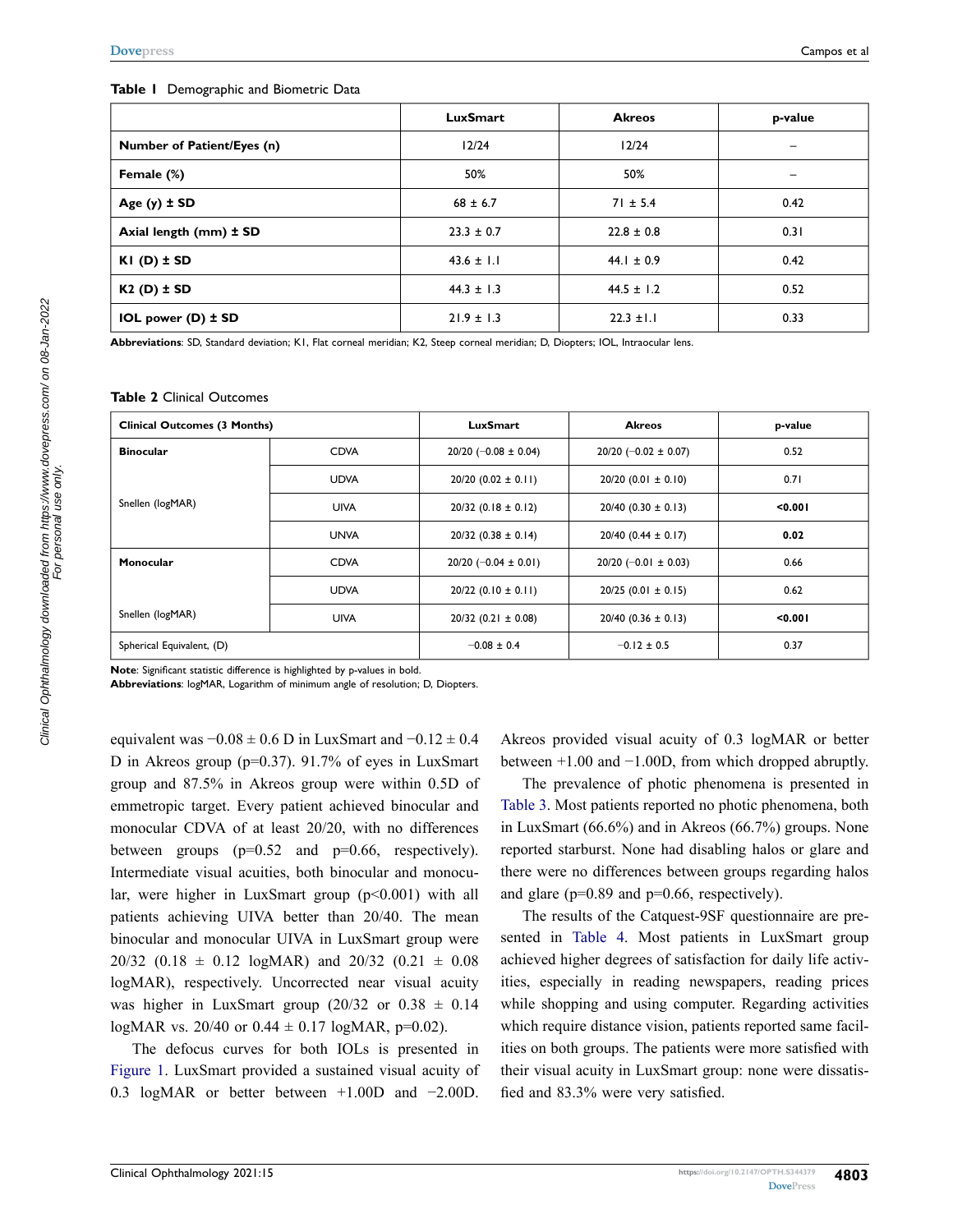<span id="page-3-0"></span>

**Figure 1** Monocular distance-corrected defocus curve three months after binocular implantation of IOL. **Abbreviations**: IOL, Intraocular lens; logMAR, Logarithm of minimum angle of resolution; D, Diopters.

# **Discussion**

The present study shows that new LuxSmart EDOF IOL achieves better performance for intermediate vision than a conventional monofocal IOL, without compromising distance vision. Furthermore, LuxSmart IOL did not increase risk of photic phenomena.

<span id="page-3-4"></span><span id="page-3-3"></span><span id="page-3-2"></span>There are raising concerns regarding presbyopia correction at the time of cataract surgery. $4$  From the available options, it is important to clarify their differences to better fit each one according to patient needs and expectations. Monovision with monofocal IOLs, multifocal IOLs and EDOF IOLs are the most accepted strategies but provide different outcomes regarding intermediate and near vision.<sup>5,[6](#page-6-5)</sup> Monovision have the highest rate of spectacle dependence.<sup>[7](#page-6-6)</sup> Multifocal IOLs provide good near vision but have the highest rates of halos and glare and tend to sacrifice contrast sensitivity. $8.9$  $8.9$  EDOF IOLs tend to provide excellent intermediate vision without compromising distance vision but near vision is often insufficient for spectacle independence.<sup>2</sup>

Recent developments in cataract surgery, in particularly regarding IOL formulas accuracy, enabled spectacle independence for distance vision. There are no clear advantages regarding distance vision between IOLs available[.2](#page-6-1) In this article, in both LuxSmart and Akreos groups, binocular uncorrected visual acuity was excellent. However, this also result from our tight inclusion criteria, such as lower corneal astigmatism and narrow axial length interval included which resulted in predictable low residual refractive errors. However, early refractive results from the LuxSmart IOL showed a myopic tendency, so A constant was changed and found to be more accurate.

<span id="page-3-6"></span>Intermediate vision is a hot topic in ophthalmology as people increasingly use technological devices[.10](#page-6-9) Our study showed advantage of LuxSmart regarding uncorrected and distance-corrected intermediate visual acuity as shown by the smooth transition between distance and intermediate vision in defocus curve. EDOF IOLs have previously proved to achieve better intermediate vision than monofocal and

| <b>Photic</b><br>Phenomena | <b>Halos</b>    |               |         | <b>Glare</b>    |               |         |
|----------------------------|-----------------|---------------|---------|-----------------|---------------|---------|
|                            | <b>LuxSmart</b> | <b>Akreos</b> | p-value | <b>LuxSmart</b> | <b>Akreos</b> | p-value |
| <b>Never</b>               | 8(66.7%)        | 8(66.7%)      |         | 8(66.7%)        | 8(66.7%)      | 0.66    |
| Rarely                     | 2(16.7%)        | 2(16.7%)      |         | 3(25%)          | 4 (33.3%)     |         |
| <b>Sometimes</b>           | (8.3%)          | (8.3%)        | 0.89    | (8.3%)          | $0(0\%)$      |         |
| Often                      | (8.3%)          | (8.3%)        |         | $0(0\%)$        | $0(0\%)$      |         |
| <b>Always</b>              | $0(0\%)$        | 0(0%)         |         | $0(0\%)$        | $0(0\%)$      |         |

<span id="page-3-5"></span><span id="page-3-1"></span>**Table 3** Incidence of Photic Phenomena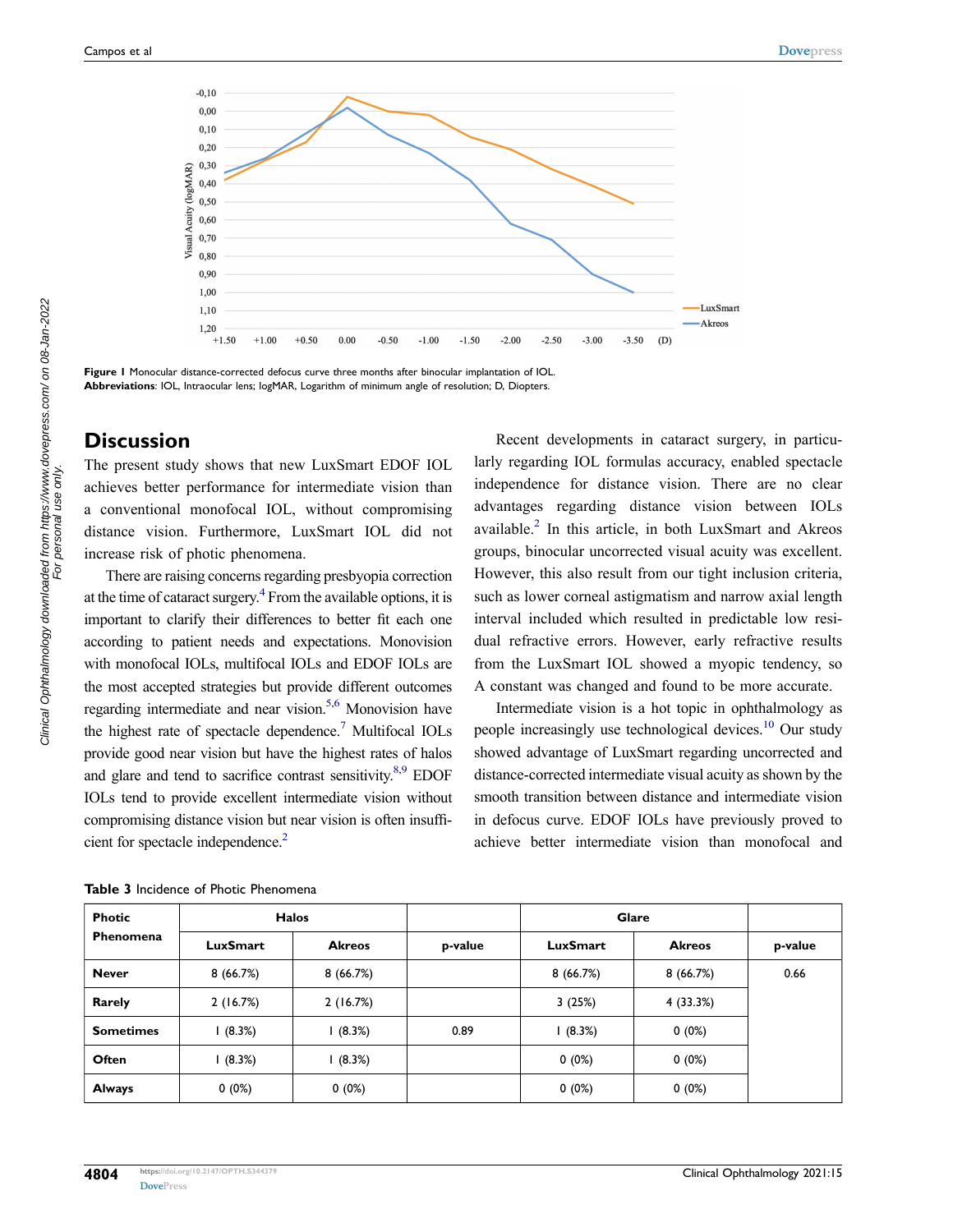## <span id="page-4-0"></span>**Table 4** Results of Catquest 9-SF (Uncorrected Vision)

|                                   |                            | <b>LuxSmart</b> | <b>Akreos</b>           | p-value |
|-----------------------------------|----------------------------|-----------------|-------------------------|---------|
|                                   |                            | n (%)           | n (%)                   |         |
| Reading newspaper print           | Yes, very great difficulty | $\overline{2}$  | 5                       |         |
|                                   | Yes, great dificulty       | $\overline{2}$  | $\overline{4}$          |         |
|                                   | Yes, some difficulty       | $\overline{2}$  | $\overline{2}$          | 0.01    |
|                                   | No, no difficulty          | 6               | $\mathbf{I}$            |         |
|                                   | Cannot decide              | 0               | $\mathbf 0$             |         |
| Recognizing the faces of people   | Yes, very great difficulty | 0               | 0                       |         |
|                                   | Yes, great dificulty       | 0               | $\mathbf 0$             |         |
|                                   | Yes, some difficulty       | $\overline{1}$  | $\mathbf{I}$            | 0.52    |
|                                   | No, no difficulty          | $\mathbf{H}$    | $\mathbf{H}$            |         |
|                                   | Cannot decide              | 0               | $\mathbf 0$             |         |
| Reading the prices of goods while | Yes, very great difficulty | 0               | 9                       |         |
| shopping                          | Yes, great dificulty       | 0               | $\overline{2}$          |         |
|                                   | Yes, some difficulty       | $\overline{2}$  | $\mathbf{I}$            | 0.001   |
|                                   | No, no difficulty          | $\vert 0$       | 0                       |         |
|                                   | Cannot decide              | 0               | 0                       |         |
| Seeing to walk on uneven ground   | Yes, very great difficulty | 0               | $\mathbf 0$             |         |
|                                   | Yes, great dificulty       | 0               | 0                       |         |
|                                   | Yes, some difficulty       | J.              | $\mathbf{I}$            | 0.66    |
|                                   | No, no difficulty          | $\mathbf{H}$    | $\mathbf{H}$            |         |
|                                   | Cannot decide              | 0               | $\mathbf 0$             |         |
| Reading television text           | Yes, very great difficulty | 0               | $\mathbf 0$             |         |
|                                   | Yes, great dificulty       | $\mathbf{I}$    | $\overline{2}$          |         |
|                                   | Yes, some difficulty       | J.              | $\mathbf{I}$            | 0.52    |
|                                   | No, no difficulty          | $\,$ l $\,$     | 9                       |         |
|                                   | Cannot decide              | 0               | $\mathbf 0$             |         |
| Seeing to use the computer        | Yes, very great difficulty | $\pmb{0}$       | $\overline{\mathbf{4}}$ |         |
|                                   | Yes, great dificulty       | $\mathbf{I}$    | $\overline{\mathbf{4}}$ |         |
|                                   | Yes, some difficulty       | 3               | $\overline{2}$          | 0.001   |
|                                   | No, no difficulty          | 8               | $\mathbf{2}$            |         |
|                                   | Cannot decide              | $\pmb{0}$       | $\pmb{0}$               |         |

(*Continued*)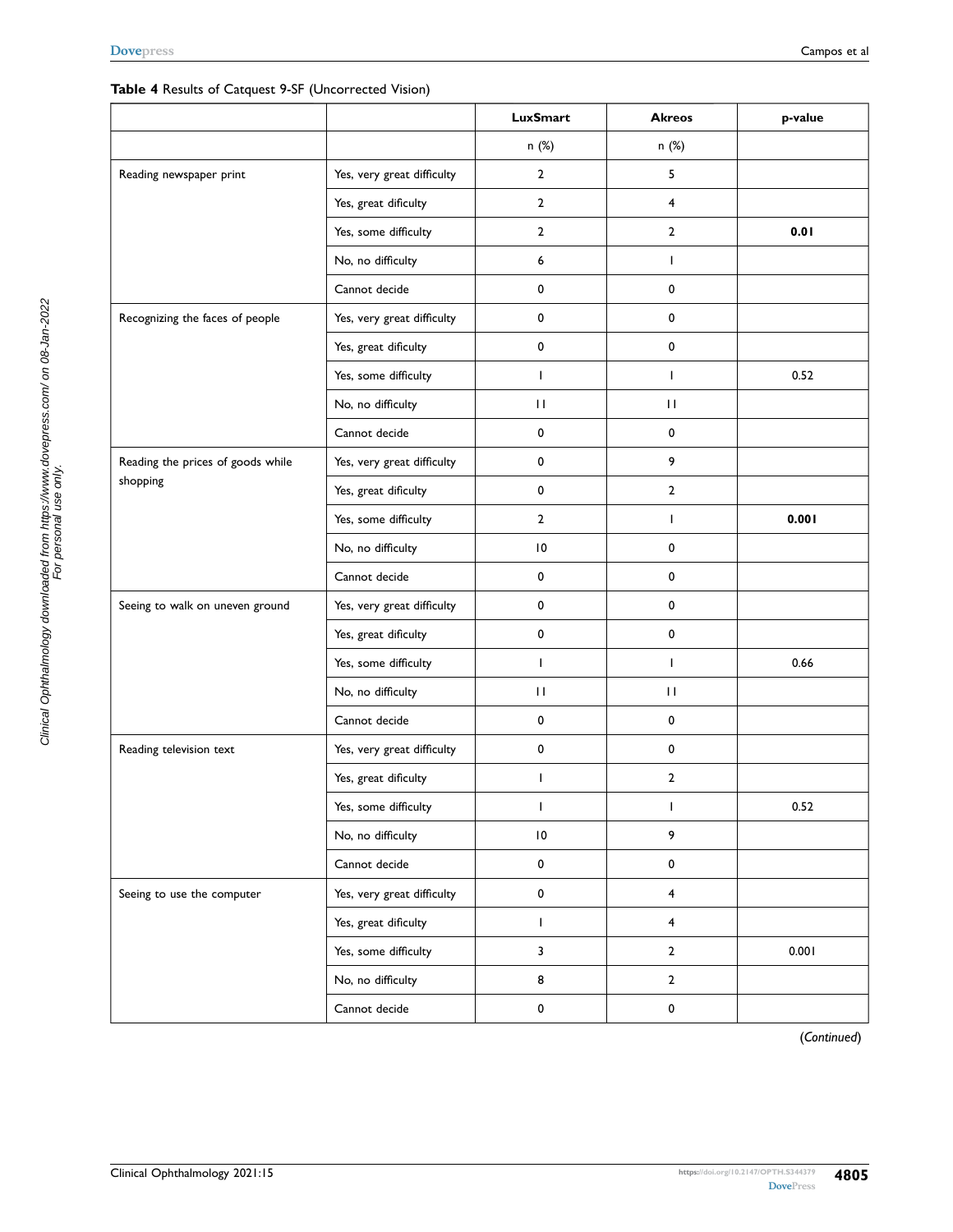|                                                       |                            | <b>LuxSmart</b> | <b>Akreos</b> | p-value |
|-------------------------------------------------------|----------------------------|-----------------|---------------|---------|
| Difficulties in performing everyday<br>tasks          | Yes, very great difficulty | 0               | 0             |         |
|                                                       | Yes, great dificulty       | 0               | 0             |         |
|                                                       | Yes, some difficulty       | 5               | 10            | 0.07    |
|                                                       | No, no difficulty          | 7               | 2             |         |
|                                                       | Cannot decide              | 0               | 0             |         |
| Satisfied or dissatisfied with your<br>present vision | Very satisfied             | $\overline{10}$ | 6             |         |
|                                                       | Rather satisfied           | $\overline{2}$  | 5             |         |
|                                                       | Rather dissatisfied        | 0               |               | 0.04    |
|                                                       | Very dissatisfied          | 0               | 0             |         |

#### **Table 4** (Continued).

**Note**: Significant statistic difference is highlighted by p-values in bold.

<span id="page-5-2"></span><span id="page-5-0"></span>trifocal  $\text{IOLs}^{2,11}$  $\text{IOLs}^{2,11}$  $\text{IOLs}^{2,11}$  $\text{IOLs}^{2,11}$  Cochener and Sachdev et al reported a mean binocular UIVA of 0.12 logMAR and 0.01 logMAR with Tecnis Symphony IOL, respectively.<sup>12,13</sup> Differently from monofocal IOLs, the center of LuxSmart EDOF IOL contains a refractive optic that combines fourth and sixthorder spherical aberration of opposite signs to increase the depth of focus.

Despite EDOF IOLs were designed to optimize independence for distance and intermediate vision, preliminary LuxSmart IOL outcomes showed surprisingly satisfactory results for near vision. In this article, LuxSmart group achieved better near visual acuity than Akreos group and patients reported facility to read newspapers without spectacles. The wide range of defocus curve is beyond these results. However, 50% of patients in LuxSmart group and all in Akreos group reported spectacle depended for near vision, specially to read small letter which is in line with EDOF IOLs previous studies.<sup>2,[12](#page-6-11)</sup> Here, aiming mini monovision could be a promising strategy to enhance spectacle independence.

<span id="page-5-4"></span><span id="page-5-3"></span><span id="page-5-1"></span>Trifocal IOLs usually provide spectacle independence, for both distance and near vision. However, trifocal IOLs are associated with a considerable rate of dysphotopsias and patient dissatisfaction.<sup>[8](#page-6-7)[,14–](#page-6-13)16</sup> Jacobi et al reported an incidence of 25% and 29% of halos and glare with multifocal IOLs at the 6th postoperative month, respectively.<sup>17</sup> EDOF IOLs have a single-elongated focal point to enhance the depth of focus instead of having two or three discrete points. As such, EDOF IOLs seem to be more friendly regarding photic phenomena. Moreover, LuxSmart is one of few EDOL IOLs that do not depend on the diffractive principle and therefore should not cause more halos and glare than monofocal IOLs. In this article, the rate of dysphotopsias was quite low and there were no differences between monofocal and EDOF IOLs. Furthermore, we believe this rate would be lower if the patients were evaluated later because neuroadaptation could last six months.

<span id="page-5-5"></span>More than providing spectacle independence, refractive cataract surgery aims to improve the quality of life. Patients' satisfaction is difficult to evaluate and depends on many variables. Catquest 9-SF is a validated questionnaire which was designed to evaluate the performance of uncorrected visual acuity and associated patient satisfaction.<sup>[18](#page-6-16)</sup> Overall satisfaction was good in both groups. However, it was higher in LuxSmart group. As patients of LuxSmart group reported less difficulties in reading newspapers, reading prices at supermarkets and using computers, we postulate that better intermediate vision is associated with higher quality of life.

Limitations of our study are the small sample and the short follow-up period. Despite these limitations, we believe that these preliminary results show that LuxSmart IOL provides better intermediate vision than a monofocal IOL without compromising distance vision. The low incidence of dysphotpsias, makes LuxSmart an attractive option for patients who desire spectacle independence for distance and working intermediate vision after cataract surgery.

# **Conclusion**

The preliminary results show that new LuxSmart EDOF IOL achieved higher performance for uncorrected